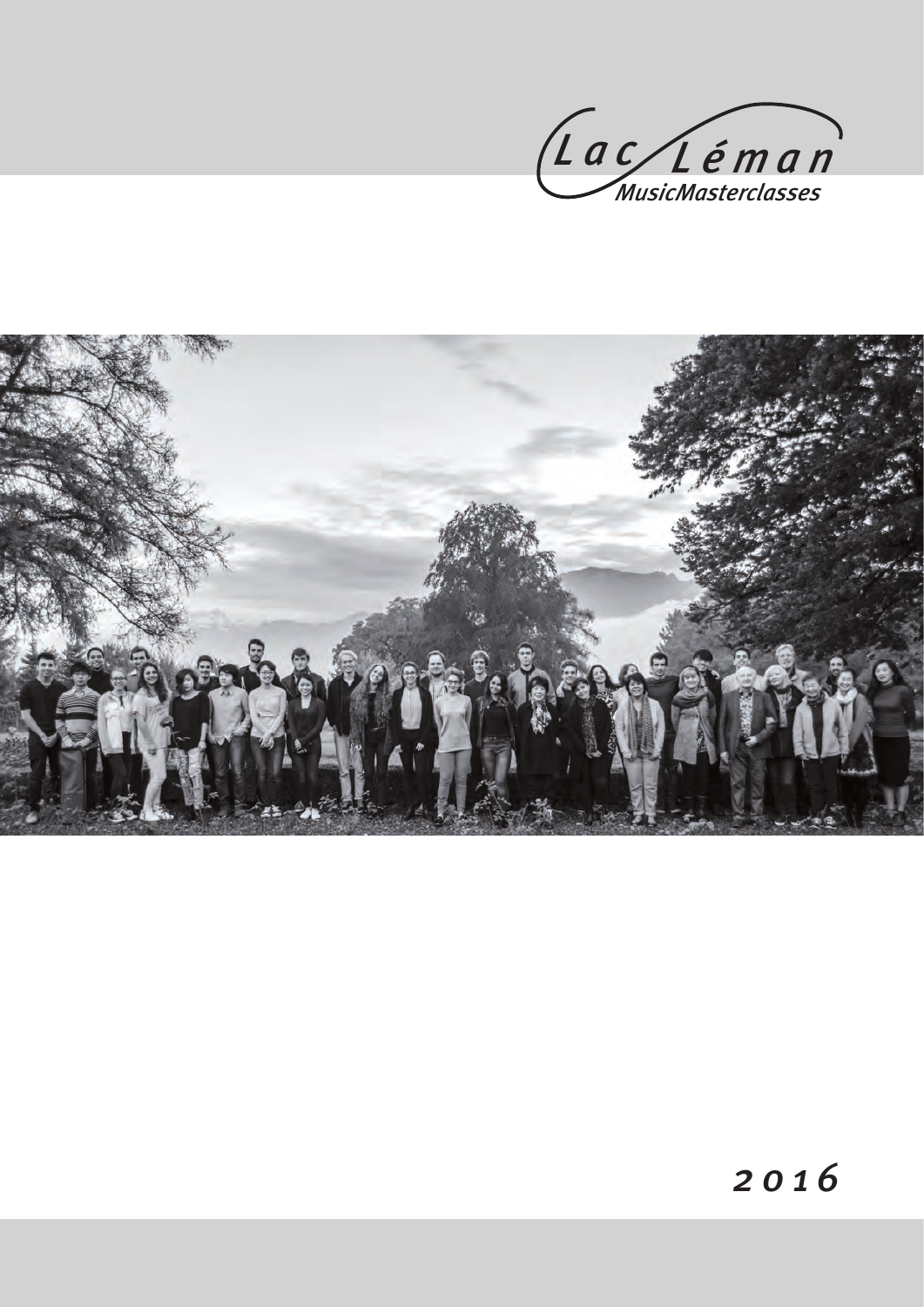# *The Lac Léman Music Masterclasses 2016*

In October 2016 young, highly talented string players from all over the world met again at the Hindemith Music Centre in Blonay, Switzerland, with some of the worldwide foremost teachers of their instruments, violin, viola and violoncello, for a week of intensive studies aimed at deepening their understanding and polishing their skills in the performance of solo pieces. The pieces studied were chosen by the students themselves from a wide array of composers and periods of classical music. Supplementary to this work all students performed a piece for string chamber orchestra jointly with their professors acting as leaders of each string section.



Faithful to the principle under which LLMM operates, namely to assemble teachers and music students of the highest caliber and talent in a setting idoneous to achieving the best possible results, the 2016 course proved again to be one of the internationally significant events in top-level education in classical music. Like its predecessor courses, it was in its entirety organized by the Lac Léman Music Masterclasses Association on the basis of private efforts to create an opportunity for young musicians preparing themselves for a career in classical music to work with some of the internationally most recognized string instrument teachers available, each of them eager to transmit their knowledge and experience in the stage

performance of music to the next generation of musicians.



The 2016 masterclasses proved again to be a highlight not only of musical education itself, but also of education for humanity, as it offered a unique space for the encounter of talented young people from all corners of the globe, many of which with a potential to become leaders in their countries of origin, not only in the world of music, but in wider society as well, thereby contributing to the dissemination of a spirit of esteem and respect for cultural achievements and freedom of expression. In the present times any such indirect influence of educational efforts such as LLMM on the international understanding across borders and different traditions can hardly be overemphasized.

The 2016 masterclasses took again place at the Hindemith Music Centre in Blonay, and it is to be underlined that this beautifully located ensemble of spacious villa and park, with its facilities geared to the needs of intensive practice in classical music, provided a nearly ideal place for the conduct of the course. The Centre, while offering all the logistical appliances required for such an event, exudes an almost family-home atmosphere which facilitates very much personal interaction between course participants.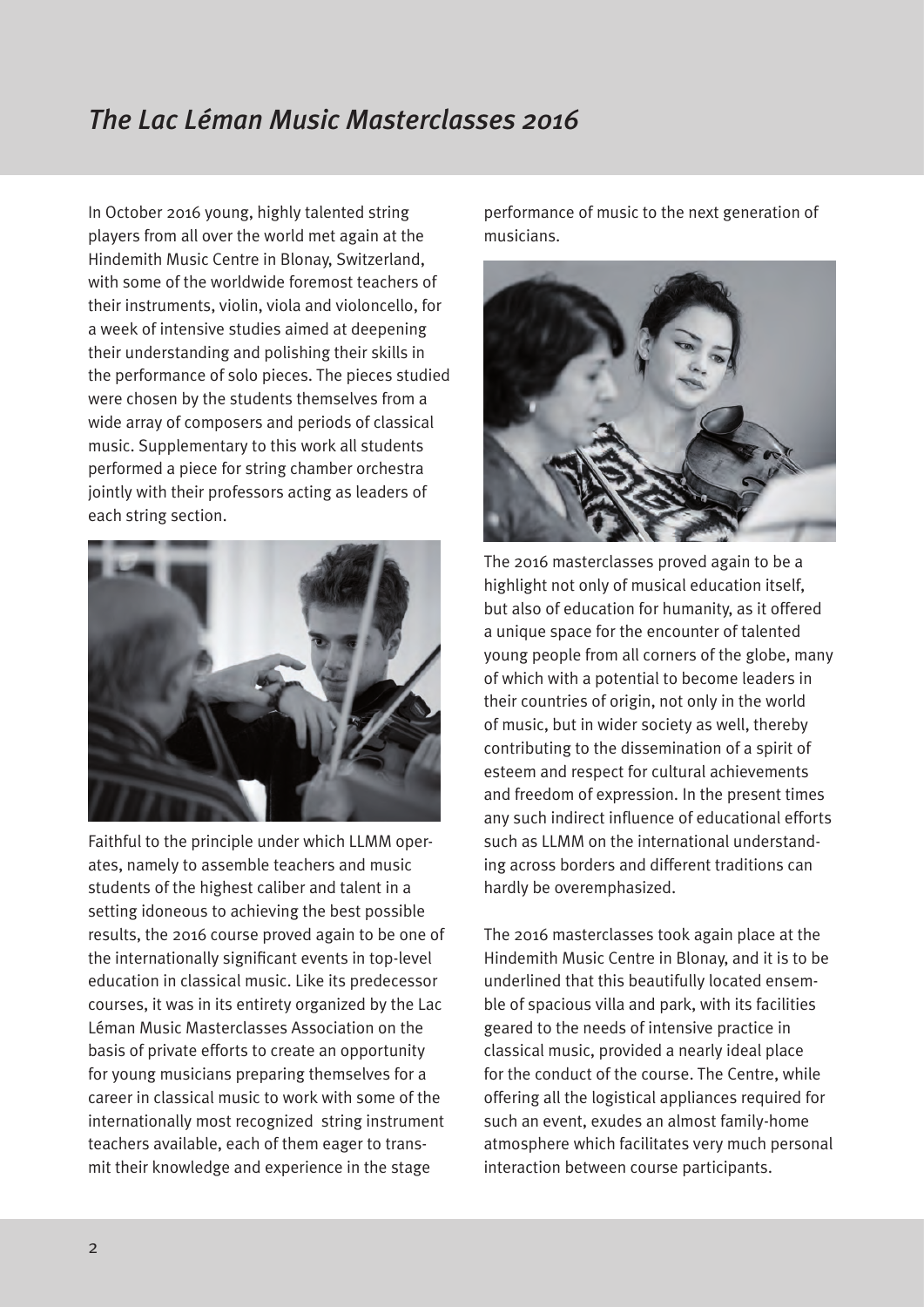## *The Teachers*

The teachers of the solo masterclasses were Mihaela Martin, violin, Boris Kuschnir, violin, Nobuko Imai, viola, and Frans Helmerson, violoncello. Additionally, and as it has become customary already, the violinist Daniel Austrich, who plays together with Mihaela Martin, Nobuko Imai and Frans Helmerson in the well-known Michelangelo String Quartet, was engaged as teacher for the study of chamber music.

All these teachers need no introduction in the world of classical music as they enjoy a well-known status as some of the best available teachers for masterclasses who are highly experienced pedagogues but who also know the life of a performing artist on stage very well.

Mihaela Martin, born in Romania, counts as one of the most outstanding violin virtuosos of her generation.



As a soloist she knows the stages of all continents and has also appeared at various chamber music festivals in various music festivals all over Europe. She acts regularly as jury member in important competitions and teaches violin at the University of Music in Cologne and at the Haute École de Musique in Geneva. In addition she is a member of the Kronberg Academy Faculty since 2013.

Boris Kuschnir, of Ukrainian origin, who has won numerous prizes at international violin and chamber music competitions, after his education at the

Moscow Tchaikovsky Conservatoire became an Austrian citizen in 1982.



He is a professor at the Music and Arts University of Vienna and at the Music University of Graz and as an active performer himself as a soloist and chamber music player has won a high reputation and recognition as a teacher who knows how to prepare his pupils for success in performing on stage.

The Japanese violist Nobuko Imai is considered to be one of the leading contemporary viola players.



She combines her international solo career which has brought her to all parts of the world, with numerous performances as a chamber musician, inter alia together with Mihaela Martin, Frans Helmerson, and Daniel Austrich in the Michelangelo String Quartet.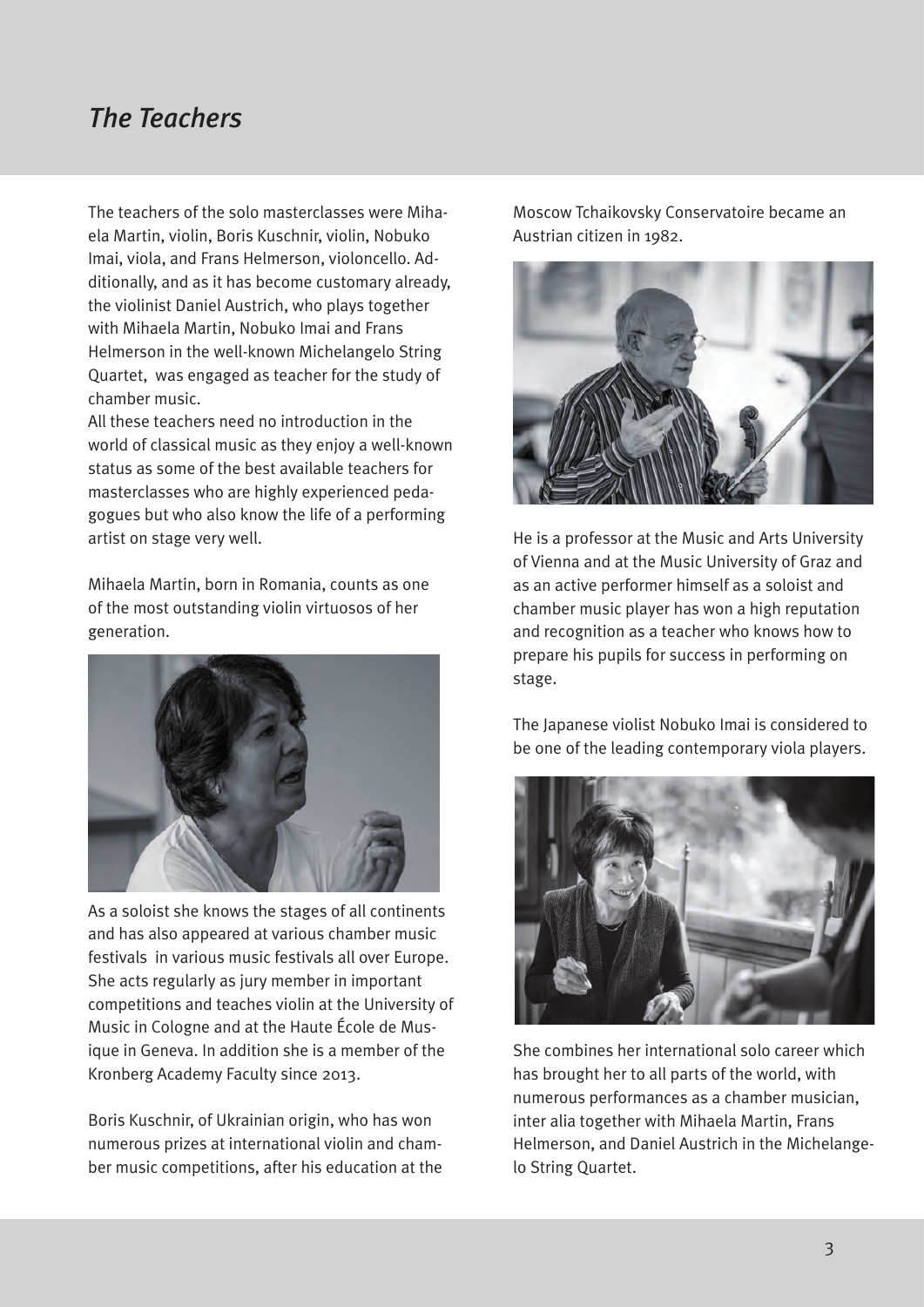## *The Teachers*

After holding teaching positions at the conservatories in Detmold and Geneva, she continues to teach at the conservatory in Amsterdam and at the Academy "Reina Sofia" in Madrid. In addition, Nobuko Imai directs the well-known Viola Space Festival in Tokyo. She also belongs to the faculty of the Kronberg Academy.

Frans Helmerson, a Swedish cellist, plays with many well-known orchestras and receives outstanding critical acclaim for his concerts and recordings.



His love of chamber music is another driving force of his musical career. He is equally well-known as a teacher. In addition to his career as a soloist, chamber musician and conductor, Frans Helmerson has since long been active as a professor of violoncello, formerly at the conservatories of Cologne and Madrid, now as a guest professor at the Academy of Music Hanns Eisler in Berlin and as a member of the faculty of the Kronberg Academy.

The young St. Petersburg-born violinist and violist Daniel Austrich has successfully established himself both as a soloist as well as a much soughtafter chamber music partner. He has played solo performances with many orchestras and played chamber music with well-known partners at many festivals in Europe and the U.S. He has been a member of the Michelangelo String Quartet since

2012 and has been teaching violin and chamber music at the conservatory in Cologne since 2015 as well as in the form of individual courses.



Mention is to be made in this context also of the accompanists or piano coaches who played and worked with the students during the masterclasses practically as much as the students themselves. They included Rusdan Alavidze from Geneva, and Katsura Mizumoto, and Dana Protopodescu, both from Brussels whose invaluable support for the course involved much more than just "accompanying" students in their performance of the pieces chosen. Without their correpetition the course could not take place.

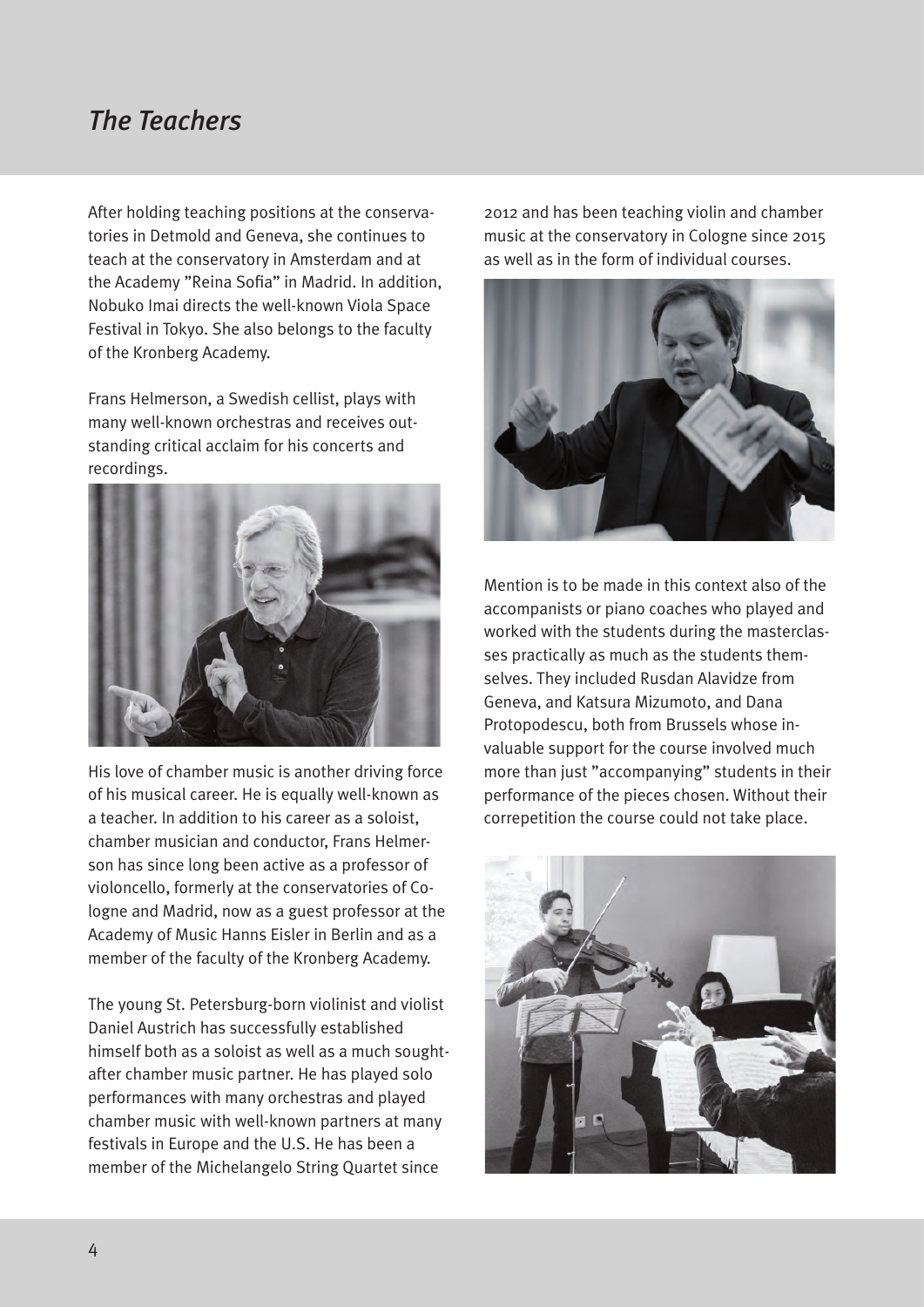### *The Students*

The success of LLMM reflects itself in the group of highly talented young musicians: it attracts them every year from all over the world. The 2016 course assembled some 26 students, ranging in age from 15 to 29 years, with a diverse background of national origin, including countries such as Canada, France, Germany, Great Britain, Hong Kong, Ireland, Israel, Italy, Japan, Portugal, Serbia, Spain, Sweden, Taiwan, Ukraine, and the United States.

The students attending the masterclasses in fall 2016 were:

#### *Violin*

Niek Baa, Netherlands Malina Ciobanu, Romania Emmanuel Coppey, France Beatrice Gagiu, Romania Victoria Gelman, Israel Mairéad Hickey, Ireland Aaron Huros, Germany Artem Lonhinov, Ukraine Mathilde Milwidsky, Great Britain Fumika Mohri, Japan Miranda Nee, Canada Cheuk Nam Tse, Hong Kong Tina Vercellino, Italy Brieuc Vourch, France Claire Wells, United States



*Viola* Jordan Bak, United States Clément Batrel-Genin, France Gonzalo Martin Rodríguez, Spain

Ching Han Lin, Taiwan José Nunes, Portugal Vladimir Perčević, Serbia



*Violoncello* Filip Graden, Sweden Erica Piccotti, Italy Johannes Przygodda, Germany Tamaki Sugimoto, Japan Yu-Ling Wang, Taiwan



Despite a considerable variety as regards ages and levels of development all students demonstrated a high level of instrumental skills and musical performance from the outset on and showed to be truly entitled the "young soloists" of LLMM. Notwithstanding this high-level start there was a steep learning curve to be observed which demonstrated both the validity of the concept of teaching as pursued by LLMM and its teachers and the effectiveness of the informal, but rigorous process applied in selecting the students to this programme.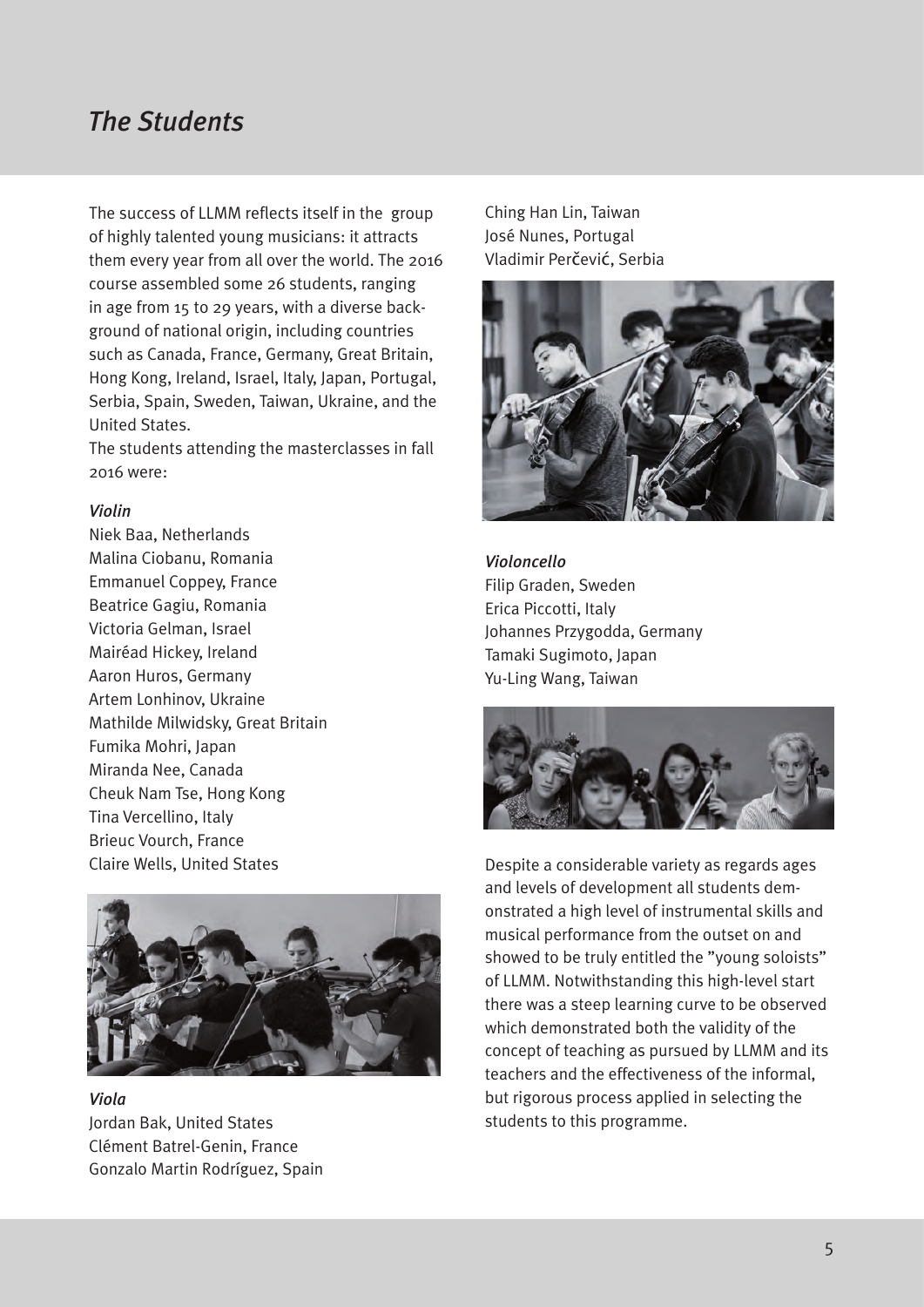## *Course Activities*

As in the preceding years the 2016 course as well turned around three main activities: individual masterclasses, some chamber music training, and joint chamber orchestra work, the results of all such activities to be presented in concert.



The major portion of each day was dedicated to the teaching of masterclasses which provided every student with an almost daily opportunity, in a one-to-one situation, to have one of the teachers guide him through the piece which the student himself had proposed to be studied and which he



or she had prepared accordingly. Other students or even visitors from the outside may sit in and listen, but essentially it is a dialogue between the experienced master and his pupil, in character most typically not top-down but face-to-face which gives the student the confidence to be able to perform and assures the best possible improvements in the performance. This approach was also taken in fall 2016 and the list of a repertoire of more than 70 different works of classical music chosen by the students and ranging from baroque pieces to contemporary compositions provides witness of the intensity and breadth of the work to be performed by teachers and correpetitionists alike in preparing for and going through this core activity of the course.



Some students also engaged in the study of works of chamber music, such studies directed by Daniel Austrich. Chamber music training is of course justified completely on its own grounds since a significant part of concert activities concerns the performance of this kind of music, also for musicians who exclusively pursue a solo career. For the 2016 course four different chamber music ensembles were formed to study and towards the end of the week perform different pieces from composers such as Beethoven, Britten, Mozart, and Prokoviev in the concert given in Vevey. It was astonishing to see how quickly these groups of musicians who had never played together before adapted to the situation and learned to play together as if they were doing so already after years of joint study and training.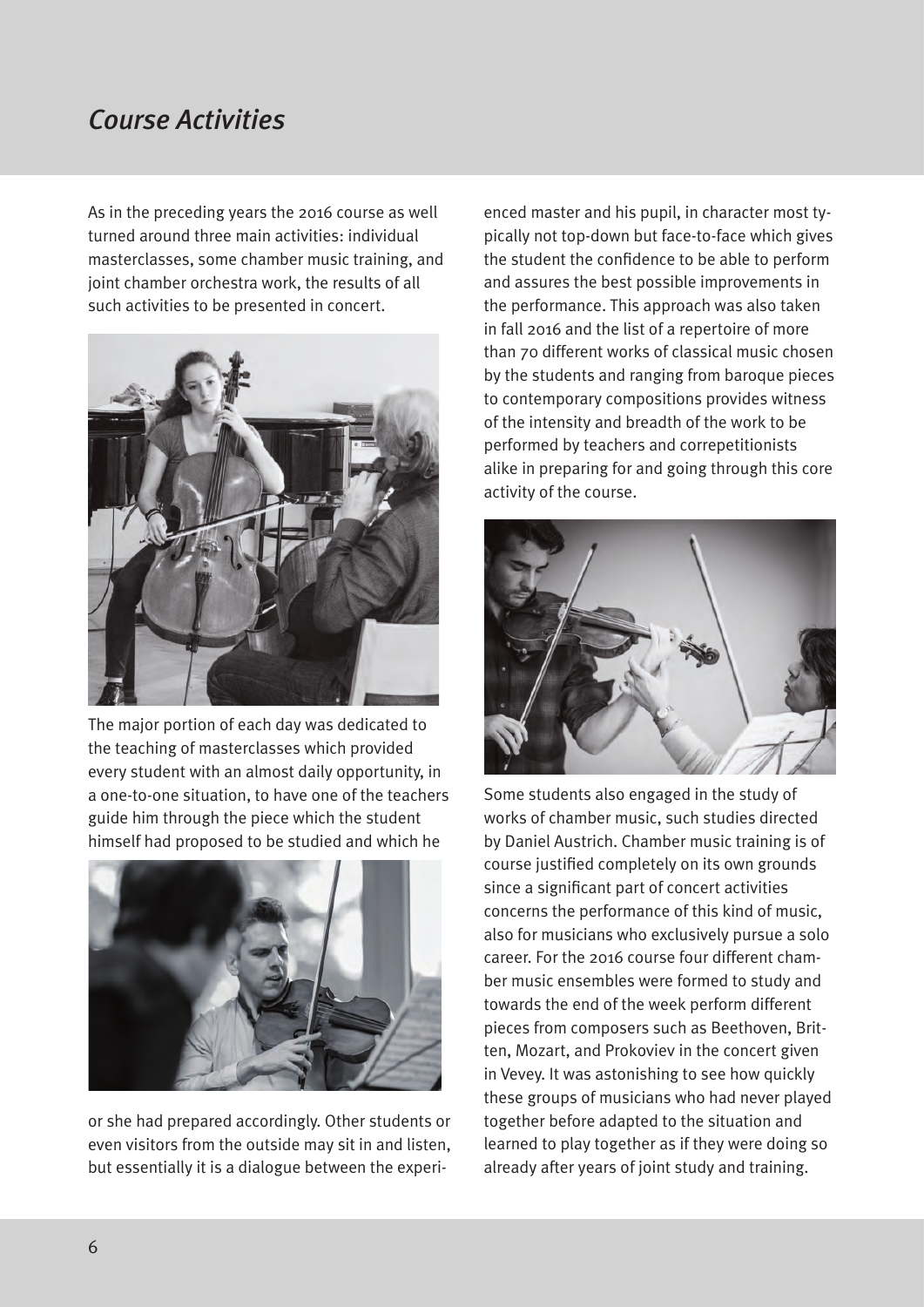## *Course Activities*

The course also included some orchestral training for all students providing them with the opportunity to play in a string chamber orchestra where instead of a conductor each string section was led by one of the course teachers. The work chosen for this year's chamber orchestra training was Edvard Grieg's Suite "Times of Holberg". The students had obviously great fun in studying this work the performance of which provided them with an opportunity to observe and experience the interaction between the teachers in putting this work together and to play the piece together with and under the leadership of their teachers.



An essential part of the course activities is of course the presentation of the works studies in concert. In addition to an internal concert presented at the Hindemith Music Centre to provide all students with the opportunity to perform the pieces chosen by them for study in the presence of others, the 2016 course showed its achievements in two public concerts, the first of which took place in Vevey at the Hôtel des Trois Couronnes, and the second which by way of tradition took place at the end of the course at the Haute École de Musique in Geneva.

On 13 of October 2016 the Michelangelo String Quartet and 4 chamber music ensembles formed by students of the masterclasses performed a concert in Vevey at the main hall of the Hôtel des Trois Couronnes which was a demonstration of the command of chamber music skills not only by the teachers but on a practically almost equal

level by the students. The works performed were Shostakovich's string quartet no. 1, a movement from Beethoven's string trio op. 87, Benjamin Britten's second string quartet, a movement from Mozart's string quintet c-minor, K. 516, and a movement from Prokofiev's first string quartet op. 50. The rapturous applause spent by the audience demonstrated how well received this astonishing performance of teachers and students was.



On 15 of October 2016 the LLMM course went to Geneva to give its yearly concert in the big hall of the Haute École de Musique. Before a packed audience the Michelangelo String Quartet played again the Shostakovitch, to be followed by solo performances by students of works by Brahms, Kreisler, Panufnik, Spohr, and Schumann. It is no overstatement to state that not only the Shostakovich was presented in a masterly way, but that also the solo performances of the students were of virtuoso quality and greatly impressed the audience. After the break teachers and students together delivered a highly energetic and moving performance of Grieg's "Times of Holberg" which drew thunderous applause from an audience risen to its feet. At the farewell party thereafter everybody agreed what a wonderful experience the course had been.